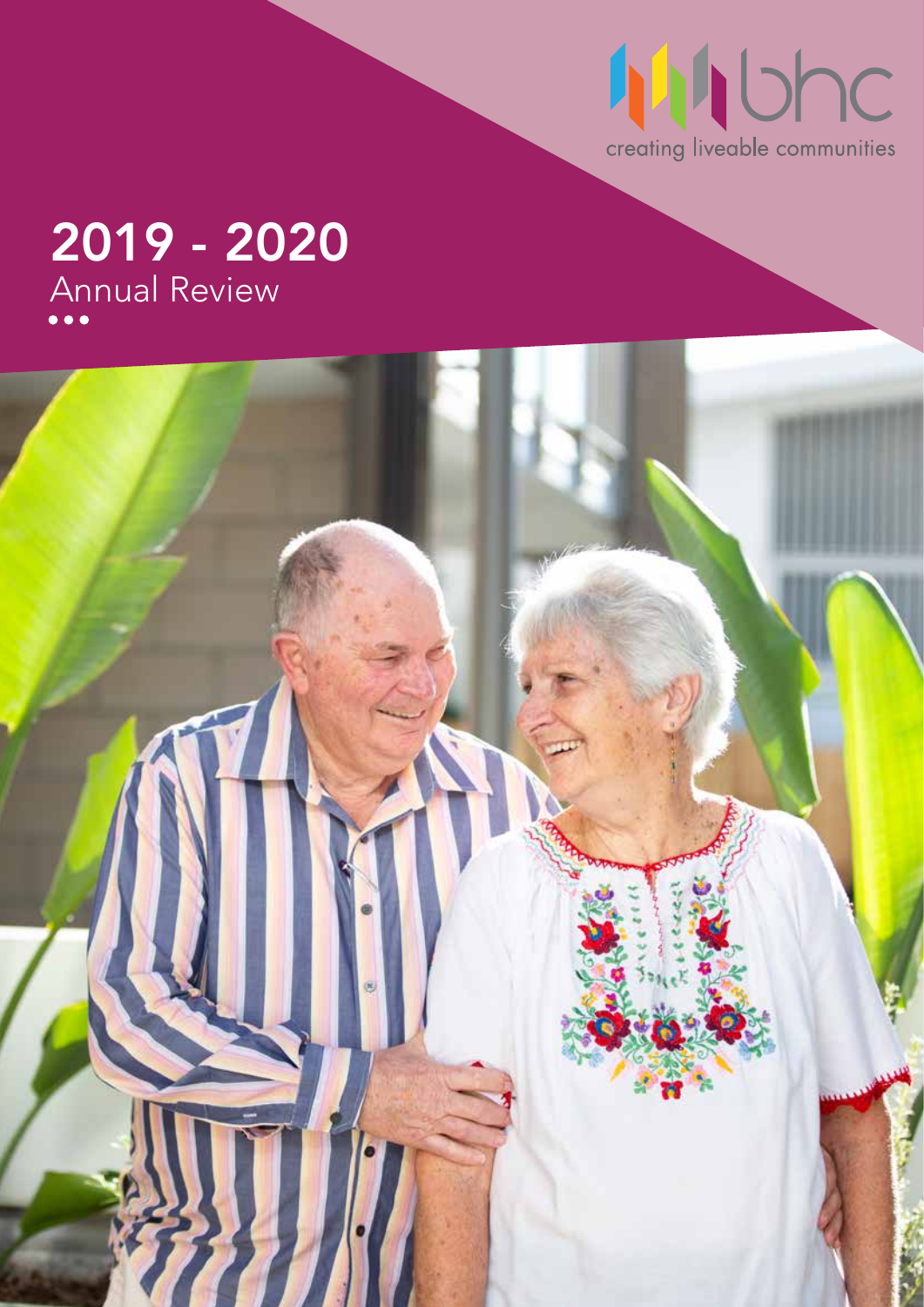I am proud to present BHC's Annual Review for 2019/2020. On behalf of the Board, I would like to commend Rebecca Oelkers for her strong, guiding leadership this year, particularly facing incredibly challenging times due to COVID-19. The Board supports Rebecca's clear and ambitious vision for the organisation and we look forward to contributing to its delivery.

Despite the challenges of the year, we were fortunate to celebrate some important achievements. In January we welcomed residents into our new affordable retirement living complex, Arbor Sherwood. This property has a strong focus on design and liveability, and we are delighted to see a strong sense of community amongst the residents developing already.

Construction on our newest development in Woolloongabba has also commenced, due for completion in early 2021. This property will provide vital new affordable homes for those in Brisbane's inner-south, including five homes specifically designed for young people. We are proud to be partnering with Brisbane Youth Service who will provide wrap-around support services for these young people.

We were delighted during the year to receive the Affordable Development Award in the UDIA Wingate National Awards for Excellence for our Jingeri property. Jingeri challenges preconceptions about what accessible housing looks like and is a testament to the work of our talented staff and consultants. We could not be prouder of this building and the residents who call it home.

On a sadder note, we paused to acknowledge the passing of inaugural BHC Director, Professor John McAuliffe. John was BHC's Independent Chair for a decade and under his leadership, BHC was able to create more than 1,300 new homes for people in need across Brisbane. John was a passionate advocate for affordable housing and BHC's tenants. On a personal note he was a great mentor to me and I will be forever grateful for his guidance.



Looking back over what we have learned from COVID-19, and thinking about what we can take from this pandemic, the importance of having a home is clearer than ever. An unforeseen benefit of the pandemic is that more people now understand how critical it is to have a roof over your head.

Together with our community housing and property sector colleagues, we have been advocating strongly for increased government investment in affordable housing, both to address the enormous need that exists for safe and secure housing, and as an economic stimulus response to the crisis. We have also been working hard to investigate new funding models to increase housing supply, such as unlocking institutional investment and other innovative funding models.

Over the coming year we will continue this work, and our advocacy, and use every opportunity to do what we can to ensure that everyone has a safe and affordable place to call home.

### Welcome From the CEO

 $\bullet\bullet\bullet$ 

It is with pleasure that I present my first letter as CEO, for BHC's Annual Review 2019/2020. It has been a year of significant change for BHC, with the second half seeing us face incredible challenges due to COVID-19.

Our team, like many, has had to adapt and change the way we work, in ways that we had never imagined, and I am incredibly proud of how we have steered the course of the pandemic. Early in the COVID-19 crisis the BHC team moved to remote working, with service continuity and tenant wellbeing remaining our focus throughout the pandemic. We created the new ResidentConnect service to assist tenants to navigate the various government directives and connect with the supports available to them, which continues to be available to any residents experiencing hardship or distress.

I would like to take this opportunity to specifically acknowledge the strength and resilience of our tenants during the pandemic, and recognise the care and support for each other that was shown by each and every BHC community.

When I became CEO, I outlined a vision for BHC to work towards over the next five years, which was to significantly increase the number of affordable homes we are able to provide, and to ensure our service delivery is focused on enhancing the lives of our tenants. We welcomed the appointment this year of two senior team members who will be instrumental in helping us to achieve these goals: Jamie Muchall as Chief Operations Officer and Greta Egerton as Projects Director, both experienced professionals with considerable expertise in the property sector. I am pleased to report that our collective team is working diligently in creating pathways to realise our shared vision and I look forward to sharing our progress on this with you next year.

BHC's residents come from all walks of life and building awareness in the community of the need for affordable housing is crucial if we are to achieve our aims. During COVID-19 this has gained some welcome support, but we know that much more is needed. This year, we have been privileged to be able to start an initiative, the "Our Stories" project, where we share some of our residents' stories to build understanding of the importance of every Australian having access to an affordable home. We are incredibly grateful to our residents for their openness in sharing their stories and I encourage you to view them on our website.

Finally, I want to acknowledge the dedication of BHC Board who have continued to guide the organisation through a year of change and uncertainty. The support and leadership of the Board has been fundamental and has ensured that we are in best position to come through this crisis, more united, safer and stronger than before.

R.M. Oall

# Message from the

Independent Chair

 $\bullet\bullet\bullet$ 

Eloise Atkinson Independent Chair

Rebecca Oelkers Chief Executive Officer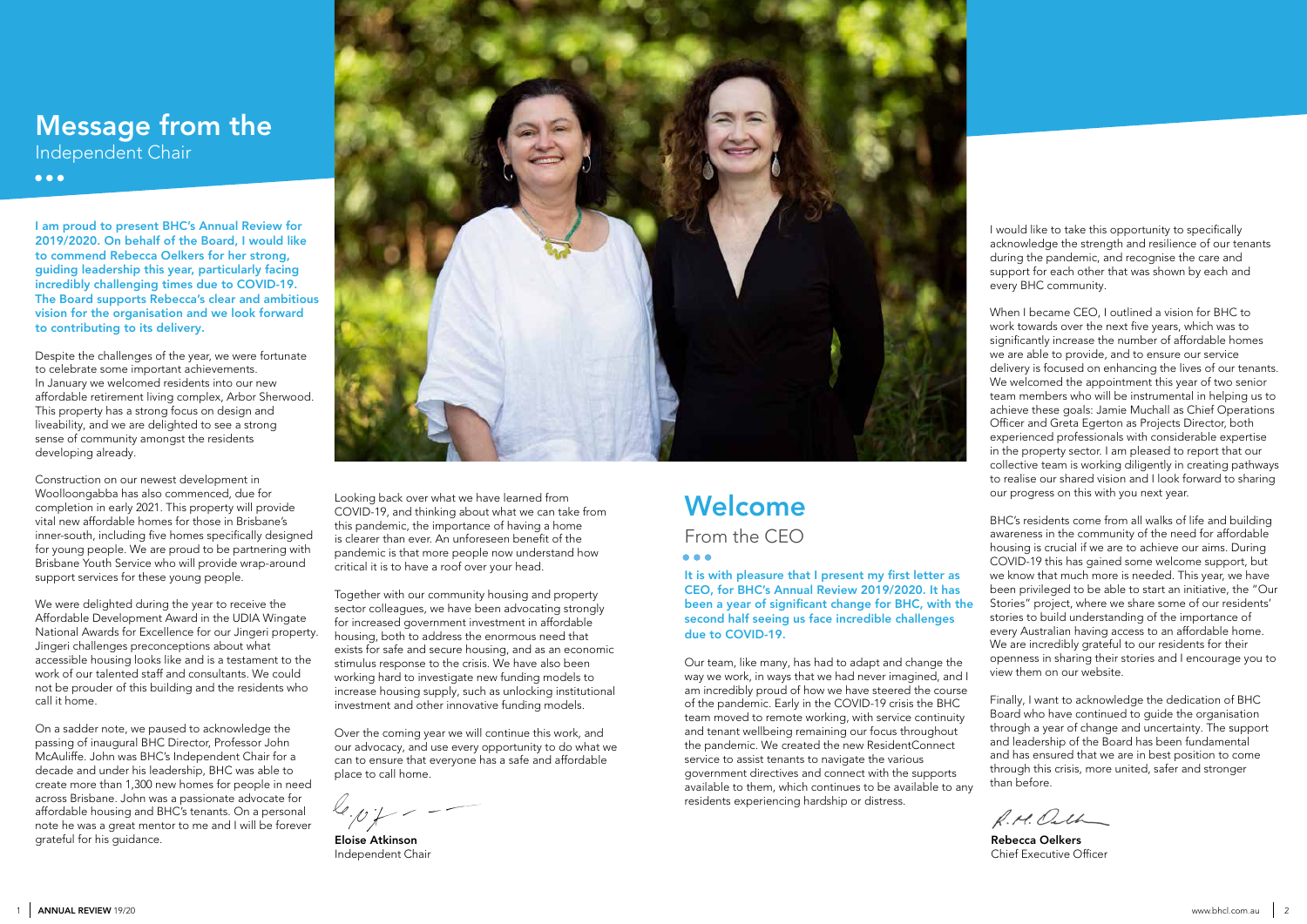



Nobody could have predicted at the start of the year the sweeping changes to our daily lives that we have all experienced as a result of COVID-19. As a community housing provider, our highest priority during the pandemic has been to ensure the safety, health and wellbeing of our tenants, staff and our communities.

Whilst the crisis posed significant challenges for so many, we have been humbled by the resilience shown by tenants and their readiness to implement all health directives and support each other and the communities they live in.





### Communicating consistent, regular messages and essential information

With government directives constantly changing, we took a proactive approach to communicating with our tenants through letters, telephone contact, and notices in visible areas of our buildings. Our social media channels provided daily health updates and linkages to essential government and community service information.



### Creating ResidentConnect

We recognised early in the pandemic that this was going to be an incredibly stressful time for our tenants. A brand new service called ResidentConnect was created, to connect tenants with the latest information about the different types of government and community support available, including financial assistance and wellbeing services. Assisting over 100 BHC households affected by employment loss, health concerns or in need of other support and assistance, ResidentConnect also provided the broader BHC team with the necessary information and resources to assist their tenants.

# Navigating the COVID-19 health crisis

With the ongoing nature of the health crisis, and the long term economic and social impacts it has had, our team is committed to continuing to support tenants through the recovery period and we thank our partners for their ongoing work with us in this regard.

BHC's response to the pandemic has been holistic and extensive, with a range of measures implemented to support our tenants and staff, including:



COVID-19 has demonstrated the critical importance of having a safe, secure place to call home. To be able to selfisolate, to work from home to home-school our kids. Our homes have always been important, but they have never been such a fundamentally essential part of our daily existence, and our future, as they are right now.

Rebecca Oelkers, CEO





MA BHC Creating Liveable Communities is @ sharing a COVID-19 Update.

The recent health crois has certainly been a testing time and has seen us having to contend with ree receive reason coses case cerearly ceremic and the basic particularly challenging with social<br>distancing and lockdown measures prohibiting us from enjoying our regular social interactio<br>Watch BHC CEO, Rebecca Oelkers,



#### Reducing potential for community transmission in congregate living spaces

Like many social and affordable housing providers, we recognised the increased health and safety risks of having tenants co-located during the pandemic in congregate living environments, such as our boarding rooms. To reduce the opportunity for community transmission in these spaces we enabled tenants in these properties to relocate to vacancies across the portfolio, and refrained from filling boarding room "pods" where vacancies arose.



#### Maintaining service delivery whilst operating remotely

BHC staff moved to remote working from March and the BHC Head Office was temporarily closed. We quickly set up entirely new systems and processes using online technologies and reshaped face to face protocols, to enable us to maintain connection and service delivery for tenants. Despite these rapid changes to our operating practices, both staff and tenants quickly adapted and we acknowledge the understanding and goodwill that was required for these important changes to be effected.



#### Increasing cleaning and sanitisation

The protection and safety of our tenants has been at the core of our COVID-19 response and with the commendable assistance of our building caretakers, we significantly increased the cleaning regimes in our properties, particularly in high traffic areas.

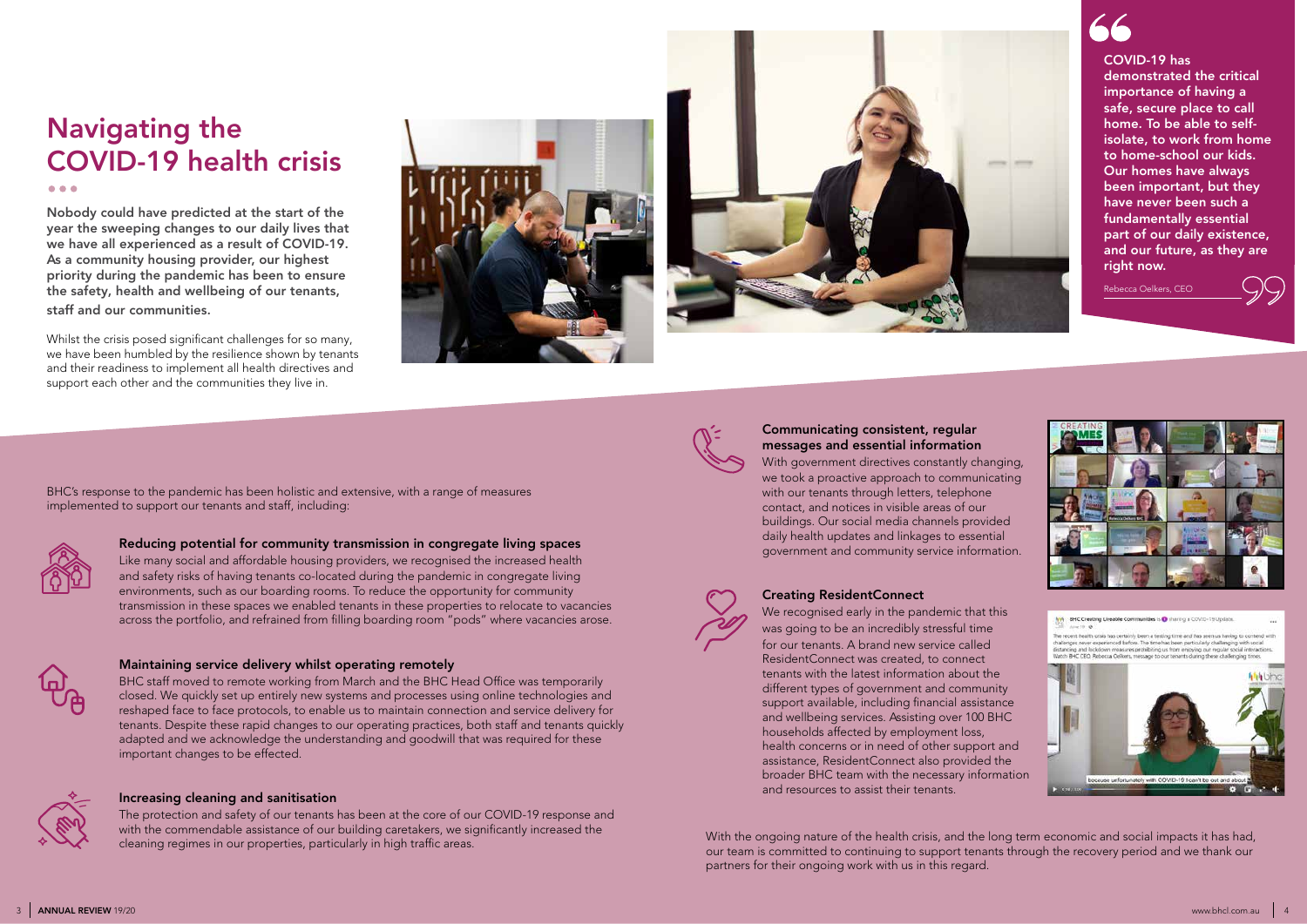



Completed in December 2019, Arbor Sherwood is BHC's newest community and our first venture into retirement living. Its innovative financial model and considered design make it a soughtafter alternative to traditional retirement villages.

Situated in one of Brisbane's most desired neighbourhoods, Sherwood, Arbor was designed by Peddle Thorp Architects, with the 52 one-bedroom with study and two-bedroom apartments spread across four generous levels. All apartments have been designed to Gold and Platinum Livable Housing Design Standards. Recognising that retirement is a time for older Australians to enjoy the things they love, easily and independently, Arbor Sherwood's many community spaces are the perfect setting for residents to socialise, garden, read or exercise.

For many ageing people, a traditional retirement village may not suit their financial situation and Arbor Sherwood provides an alternative option. Arbor has three unique contract models, allowing customers to select their preferred apartment and then choose the financial option that suits them best. This means, for example, a brand new one-bedroom plus study apartment at Arbor Sherwood could be purchased for three different upfront prices and supplemented with a differently weekly contribution depending on the buy-in price. This ensures that those residents who are unable to afford to purchase their property outright still have access to a quality retirement.

Moving into Arbor forced me to decide what I really wanted now that I've hit my 80s. I now have more time to do the things I love – book reviews, walking and meditation.

Since moving into their new homes in January, Arbor's residents have already enjoyed a busy social calendar full of activities and clubs from bingo to yoga, supported by our experienced and friendly onsite team, including an onsite Village Manager. The health crisis has understandably posed challenges for the residents, however the building design, with its wide hallways and expansive common areas, has permitted residents to gather and continue to enjoy each other's company, albeit in a physically distanced manner.

Arbor Sherwood is a welcome change in the market that allows older Australians to ease into their retirement, in a more financially flexible manner that is suitable to their personal needs. BHC is incredibly proud of Arbor and the community that is being created at this property. We are committed to making retirement living more accessible for those that need it, whilst at the same time delivering all the benefits of living in a brand new, purposebuilt community.

## Arbor Sherwood

BHC's first retirement living community

 $• • •$ 

I now have the companionship of a great group of new friends at Arbor. Being here gives me the feeling of being part of one big happy family.

Clive, Arbor resident



Col, Arbor resident

arborsherwood.com.au

*Arbor resident*





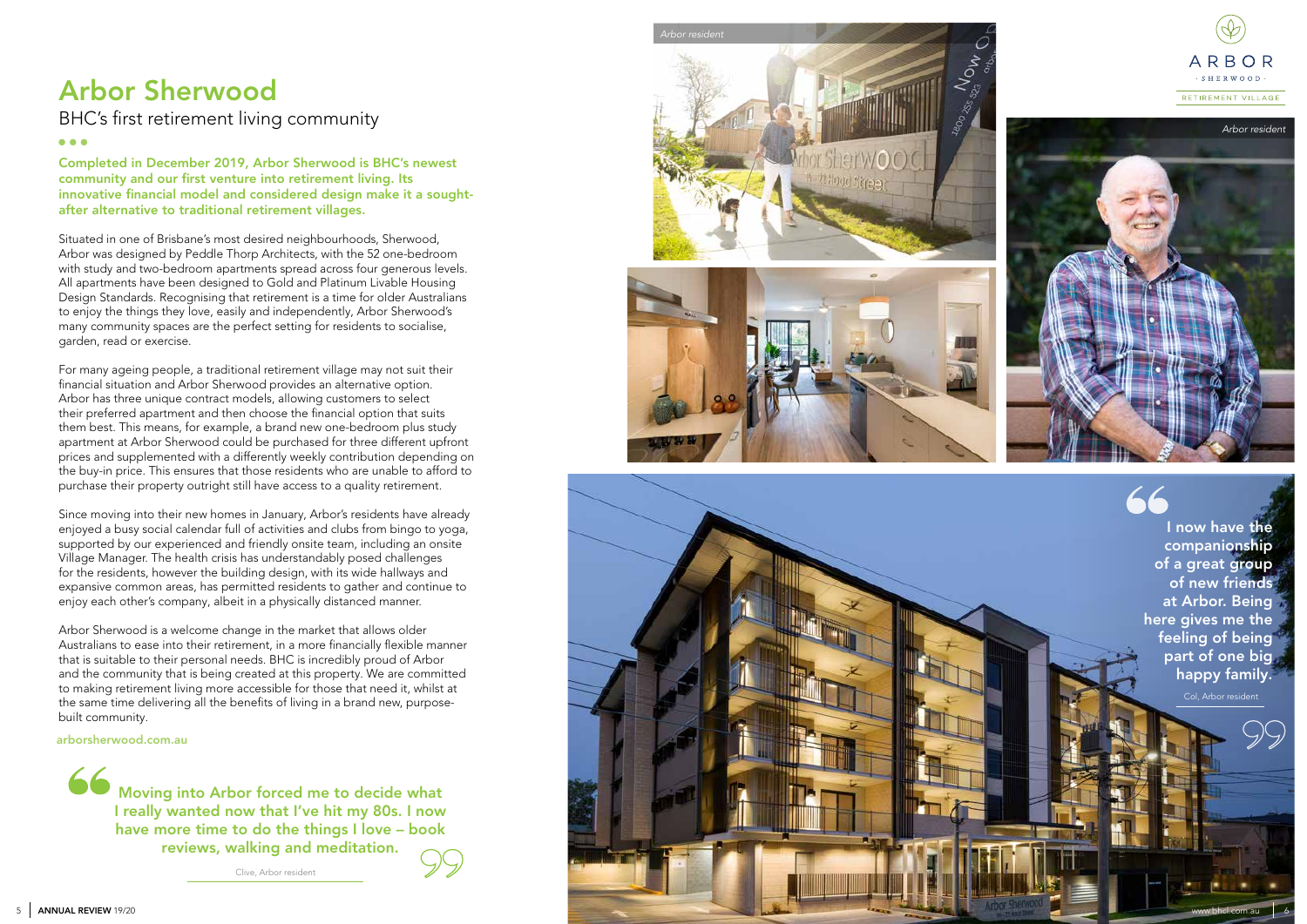

Now trading for two years, Elevate Residential continues to deliver exceptional real estate results for its clients. The profit Elevate generates will support BHC to make a difference in the community for those in housing need.

COVID-19 posed many challenges to residential property with government restrictions having immediate impacts on the industry. During the pandemic, the Elevate team worked hard to ensure they stayed on top of emerging legal and operating changes, and adapted quickly to new technologies to ensure continuity of service for clients, including successfully offering online auctions and virtual inspections.

This financial year saw pleasing growth in Elevate's property management portfolio, with consistently strong results achieved for property investors, despite the challenging market conditions. Elevate also continues to expand its sales offering, achieving success with vendors across Brisbane and cementing a robust sales pipeline for the coming year.

The Elevate Residential team continues to grow, with two passionate real estate professionals welcomed to the group. The team is proud of its reputation in the market of delivering exceptional service, with an approach based on trust, experience and integrity.

Elevate has been fortunate to continue to collaborate with marketing partner, NickDidThis. The inspiring and dynamic NDT team, led by founder and creative strategist Nick Pritchard, provided Elevate with expert advice and creative support throughout the year. Elevate is incredibly grateful for NDT's support, energy and belief in the mission of Elevate and BHC. Special thanks are also extended to Nick for his turn as emcee at Elevate's first birthday celebration at Brisbane Powerhouse in late 2019.

Moving forward, the Elevate Residential team is committed to continuing to grow the business and thereby doing as much as possible to support BHC's affordable housing delivery. Every dollar of profit that Elevate generates will assist BHC to support tenants, such as adults living with a disability, people escaping domestic violence and families struggling to make ends meet, achieve their best in life. Elevate Residential will continue to explore new partnerships and collaborations with individuals and organisations who are active in residential property - and those who just want to support Elevate in its mission to change Brisbane's real estate sector for good.

Cornwall Street, Woolloongabba  $\bullet\bullet\bullet$ 

## Elevate Residential

The team is on a mission to do better for property owners, tenants and the community

elevateresidential.com.au



In January 2020, we were delighted to see BHC's latest development at Cornwall Street, Woolloongabba commence construction. Through the reactivation of an underutilised site, this project will deliver 32 much-needed affordable homes for those in housing need in Brisbane's inner south. The development contains 27 units to house essential workers with the remaining five homes specifically designed and allocated for young people, including a young family.

We are proud to be partnering with Brisbane Youth Service (BYS) for this project, whose mission is to support homeless and disadvantaged young people and their children. Our partnership will enable young people being assisted by BYS to transition to safe and stable housing. Residents in these five homes will benefit from BYS's wrap-around support services, including assistance to help them to engage in education, training and employment, with the ultimate aim to establish access to long-term sustainable housing options.

Designed by award-winning Brisbane architectural firm KO & Co, this development includes highquality, purpose-built affordable units with a range of configurations including studios, one and twobedroom apartments. The property incorporates a rooftop common area and BBQ with undercover car and bike parking facilities. The location offers excellent access to both bus and transport networks and is well located to a range of services and facilities to support independent living and integration within the community.

This project is the first to be constructed under the Queensland Government's Partnering for Growth initiative, with the Queensland Government contributing a substantial \$6.35 million towards this project, through the Housing Construction Jobs Program.

We are looking forward to welcoming residents to their new homes in early 2021.

## Under construction

Working together with our partners BYS we will be able to provide vulnerable young people with secure housing and a path towards an independent and positive future.

Rebecca Oelkers, CEO





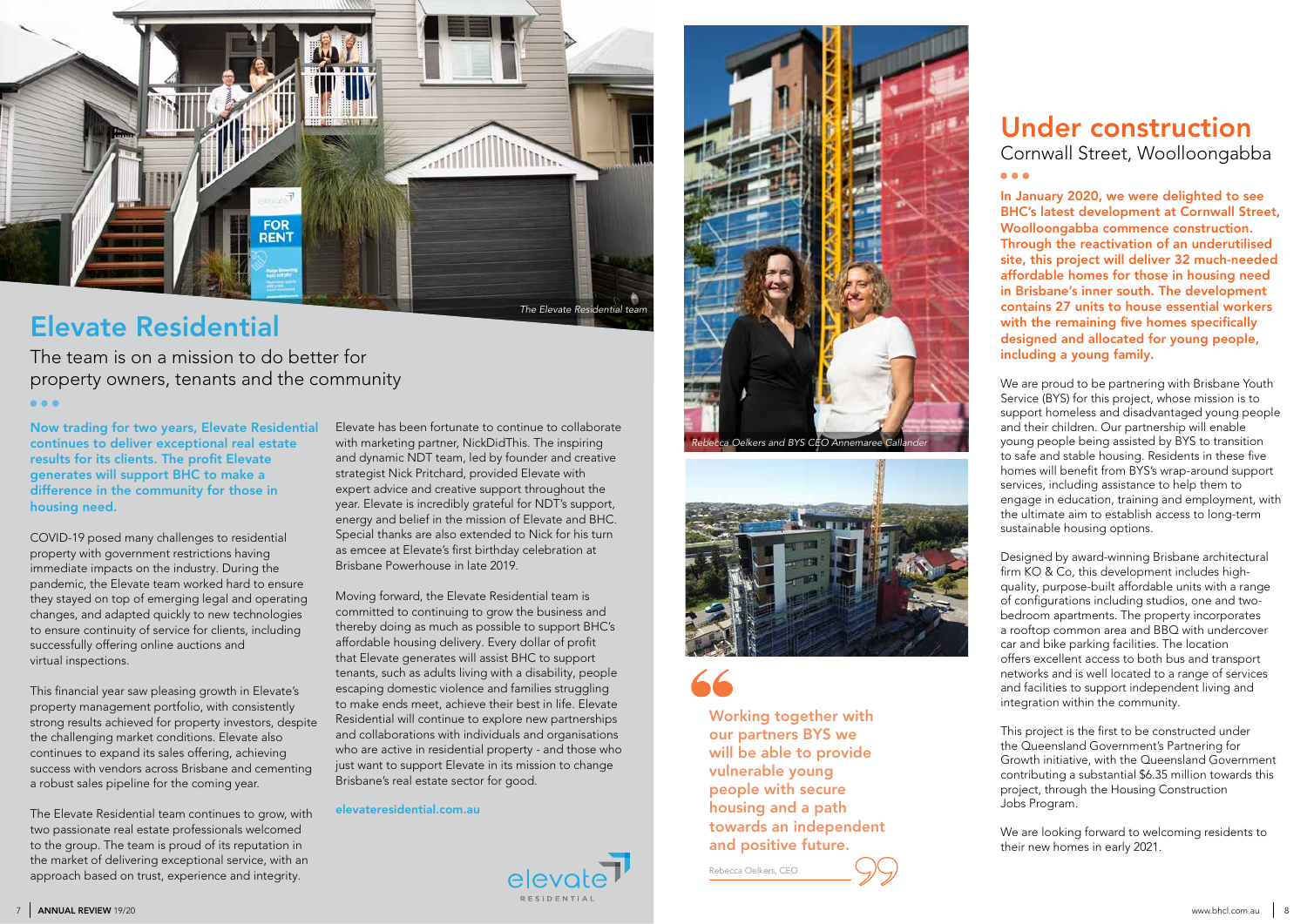

As a professional Quantity Surveying consultant Ben has worked within the construction industry for over 30 years. Ben is currently a Director of the Queensland consultancy firm Steele Wrobel, after many years working on a range of large-scale social infrastructure projects for Government and private enterprise. Ben has also held positions including that of chapter president for the Australian Institute of Quantity Surveyors. Ben is the Chair of BHC's Property Committee.

Kirsty is Managing Director of Kelen Property. Previously CEO for **Ben Foster** the City of Brisbane Investment Corporation, Kirsty was responsible for its property development and investment strategies. Her property experience across both public and private sectors follows an early career in finance and business management roles. Kirsty is a member of the Queensland Division Council of the Property Council of Australia and Mt Alvernia College.

#### Kirsty Smith

#### John Gallimore

A long-time Partner in a leading law firm, John is now a Consultant to that firm and is a Board Member of Multicap. John is a former Board Member of Queensland Sudden Infant Death Research Foundation and has had various roles in the Anglican Church in Brisbane. John is a State Government appointed Director of BHC and is a member of BHC's Property and Audit & Risk Committees.

#### Eloise Atkinson - Independent Chair

Eloise is an architect with over 25 years' experience in the design of public and affordable housing, and education and has worked with clients in the Queensland Government, community organisations and private sector.

Eloise is the Independent Chair of BHC, contributing to the sector through research and advocacy and is a Churchill Fellow. In her role as Director of design practice Deicke Richards, her broad knowledge of housing and development models also contributes to the practice's work with commercial, not for profit and faith-based providers of aged care and seniors living.





Julie holds over 25 years' experience in leadership and organisational development, and education and training at both enterprise and government levels. Julie has successfully translated her skills to the community sector through her work as Founder and Interim Board Member of Under 1 Roof. Julie is the Chair of BHC's Tenancy Management Committee and a member of the Catalyst Board.

#### Julie Heckenberg

| <b>Summary Statement of Financial</b> | 2019/20    | 2018/19          | 2017/18       |
|---------------------------------------|------------|------------------|---------------|
| <b>Performance</b>                    | '000       | '000             | '000          |
| Revenue                               |            |                  |               |
| Rent                                  | $\sqrt{2}$ | $$\mathfrak{s}$$ | \$            |
|                                       | 17,516     | 16,889           | 16,260        |
| Grants                                | \$         | \$               | \$            |
|                                       | 4,474      | 6,988            | 4,172         |
| <b>Property Sales</b>                 |            |                  |               |
| Other                                 | \$         | \$               | \$            |
|                                       | 2,002      | 1,195            | 1,143         |
| <b>Total Revenue</b>                  | \$         | $\sqrt{2}$       | 21,575        |
|                                       | 23,991     | 25,072           | \$            |
| <b>Total Expenses</b>                 | 23,629     | $$\mathbb{S}$$   | 19,982        |
|                                       | \$         | 21,678           | \$            |
| <b>Revaluation of Property Assets</b> | \$         | $\sqrt{2}$       | $\frac{1}{2}$ |
|                                       | 6,684      | 8,888            | 6,241         |
| Total Comprehensive Income            | \$         | \$               | \$            |
|                                       | 7,046      | 12,281           | 7,835         |
| Cash at the end of the Financial Year | \$         | $\sqrt{2}$       | \$            |
|                                       | 19,409     | 16,150           | 27,664        |
| <b>Total Assets</b>                   | \$ 364,660 | \$349,263        | \$341,486     |
| <b>Total Liabilities</b>              | \$         | $$\mathfrak{s}$$ | \$            |
|                                       | 12,652     | 4,301            | 8,805         |
| <b>Total Equity</b>                   | \$352,008  | \$ 344,962       | \$332,681     |

With over 30 years' experience in professional services as both a Finance Director and Chief Executive, Stuart has a wide array of skills in Finance, Administration and Business Management. Stuart is the Brisbane City Council appointed Director and is the Chair of BHC's Finance Committee and a member of the Audit & Risk Committee.

#### Stuart Gregory

Geoff is a Senior Research Fellow at the University of Southern<br>Queensland's Institute for Resilient Regions, and an Adjunct Associate **Stacey Ross** Professor at Griffith University and University of the Sunshine Coast. Geoff has 30 years' community-based research experience nationally and internationally in the housing, youth and health sectors. Geoff is a board director of the Australian National Development Index (ANDI) and Logan Child-Friendly Community Ltd, and is a member of BHC's Tenancy Management Committee.

Les is a retired Grant Thornton Partner with extensive involvement in not for profit organisations. At Grant Thornton, Les headed up Assurance Services and was the Office Managing Partner for five years. Les has been a Director of various not for profits and contributed to the Professional Education program for the Australian Institute of Chartered Accountants. Les is Chair of BHC's Audit & Risk Committee and a member of the Finance Committee.

#### Les Jones

# Board of Directors

#### $\bullet$   $\bullet$   $\bullet$

BHC continues to maintain a strong financial foundation through the ownership of more than 1,400 dwellings with no debt.

Revenue for 2019/20 was \$24.0 million which was lower than the previous year due to lower government grant revenue during the year. Expenses for 2019/20 were \$23.6m which was higher than the previous year, primarily arising due to some additional oneoff property rectification costs.

During 2019/20 BHC invested over \$11 million in the construction of two new affordable housing developments, Arbor Sherwood which was completed in December 2019 and Cornwall Street, Woolloongabba which remains under construction with completion expected in December 2020.

BHC's AA- credit rating was reaffirmed by Standard and Poor's during the year. BHC will continue to explore alternative funding options to increase the supply of affordable housing, including potentially accessing long-term funding via the National Housing and Finance Investment Corporation's (NHFIC) new bond aggregator and also utilising BHC's existing bank debt facility.

### Financial operations summary 2019/2020

 $\bullet\bullet\bullet$ 

Stacey is a Director and CEO of The Centre For Women & Co. specialising in domestic and family violence and women's wellbeing services. With over 20 years' experience in the community sector Stacey is passionate about community development at a grassroots level, she leads with integrity and has an endless desire to empower others to reach their full potential. Stacey is a State government appointed Director and is a member of BHC's Tenancy Management Committee.

#### Geoff Woolcock